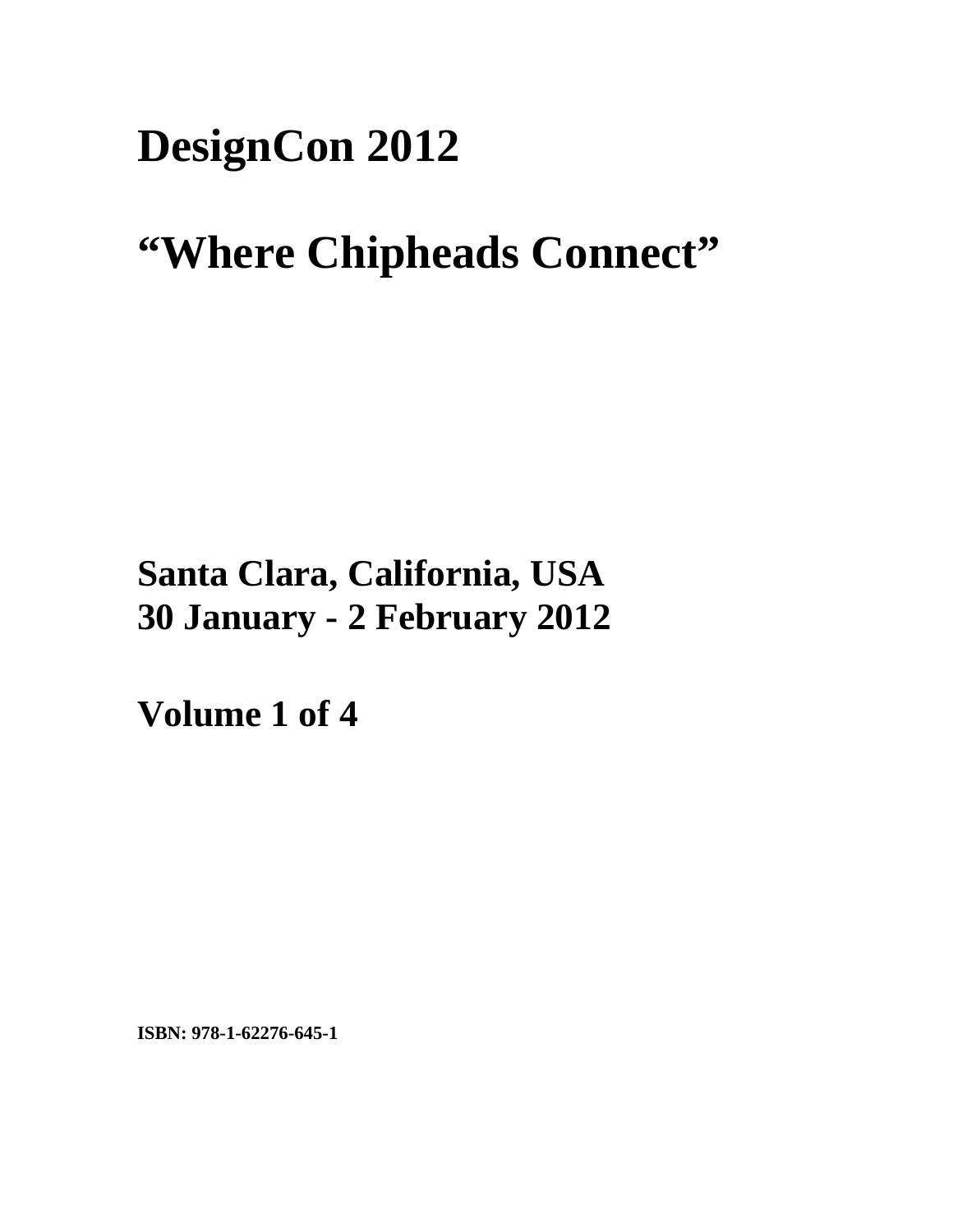**Printed from e-media with permission by:** 

Curran Associates, Inc. 57 Morehouse Lane Red Hook, NY 12571



**Some format issues inherent in the e-media version may also appear in this print version.** 

Copyright© (2012) by UBM Electronics All rights reserved.

Printed by Curran Associates, Inc. (2012)

For permission requests, please contact UBM Electronics at the address below.

UBM Electronics 303 Second Street South Tower, 9th Floor, Suite 900 San Francisco, CA 94107

Phone: (415) 947-6000

feedback@techweb.con

### **Additional copies of this publication are available from:**

Curran Associates, Inc. 57 Morehouse Lane Red Hook, NY 12571 USA Phone: 845-758-0400 Fax: 845-758-2634 Email: curran@proceedings.com Web: www.proceedings.com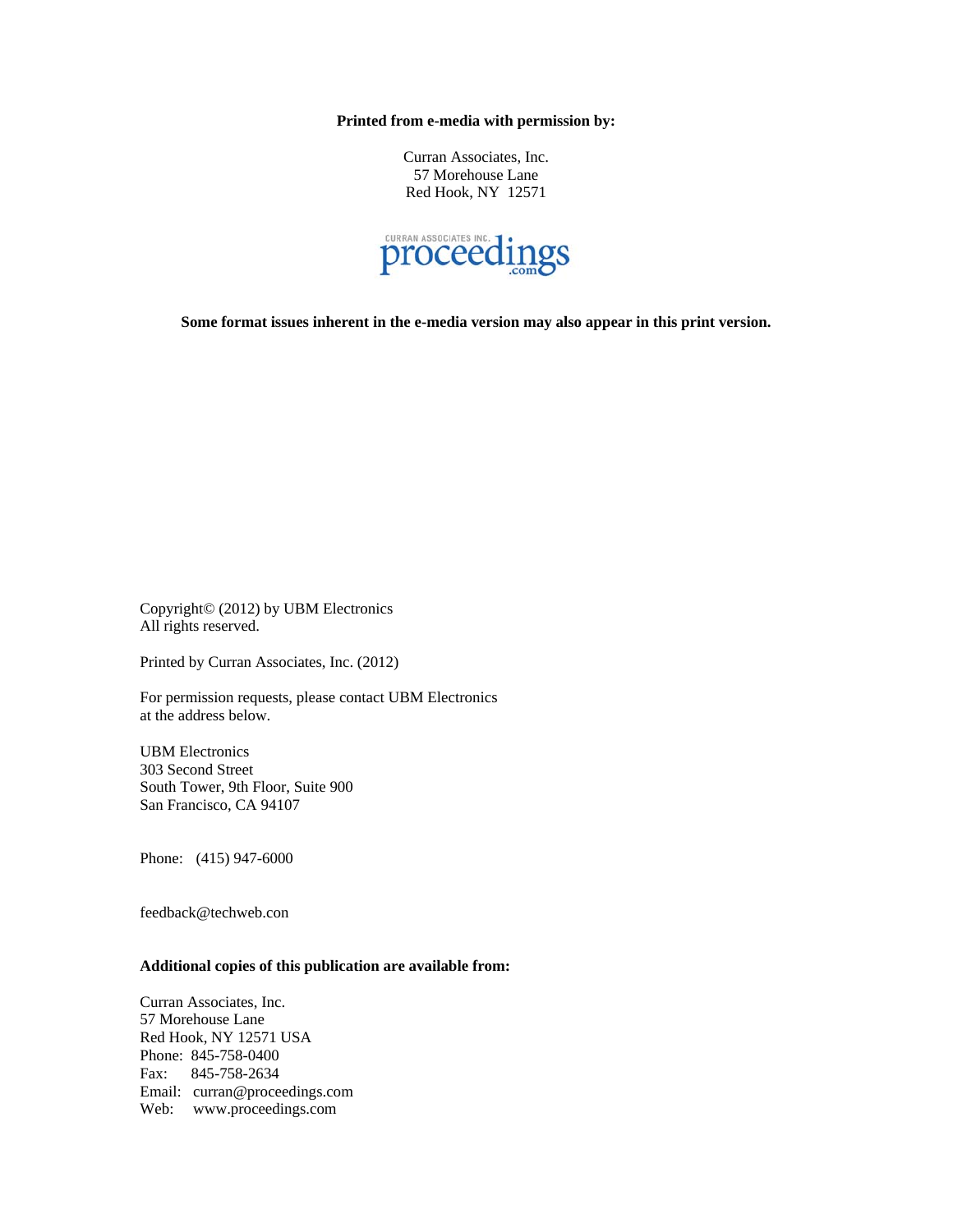## **TABLE OF CONTENTS**

| Madhavan Swaminathan                                                                                                                                                                                                    |  |
|-------------------------------------------------------------------------------------------------------------------------------------------------------------------------------------------------------------------------|--|
|                                                                                                                                                                                                                         |  |
| Thao Pham, Vishram Pandit, Almario F. Delos Angeles                                                                                                                                                                     |  |
| Vertical Noise Coupling from On-chip Switching-Mode Power Supply in a Mixed-Signal Stacked 3D-                                                                                                                          |  |
| Kyoungchoul Koo, Myunghoi Kim, Joungho Kim                                                                                                                                                                              |  |
| Luke Teyssier                                                                                                                                                                                                           |  |
| Full System Channel Co-optimization for 28Gb/s SerDes FPGA Applications with Stacked Silicon                                                                                                                            |  |
| Namhoon Kim, Zhaoyin Daniel Wu, Jack Carrel, Joong-ho Kim, Paul Wu                                                                                                                                                      |  |
| Amir H. Motamedi                                                                                                                                                                                                        |  |
| Donald Tellan                                                                                                                                                                                                           |  |
| <b>Bob Eisenstadt</b>                                                                                                                                                                                                   |  |
| Sassan Tabatabaei                                                                                                                                                                                                       |  |
| Revolutionary Embedded Silicon MEMS Resonators Obsoletes Bulky External 32 kHz Crystals in the                                                                                                                          |  |
| Markus Lutz                                                                                                                                                                                                             |  |
| An Improved Co-Simulation Approach to Rapidly Prototype, Verify, and Implement Dynamic                                                                                                                                  |  |
| Muris Mujagic, Oleg Stepanov, Brian MacCleery                                                                                                                                                                           |  |
| Michael Parker                                                                                                                                                                                                          |  |
| <b>Stuart Sutherland</b>                                                                                                                                                                                                |  |
| Michael Rowlands, Pravin Patel, Patrick Casher                                                                                                                                                                          |  |
| Philipp Schindler, Halmo Fischer, Hansjorg Haisch, Nicole Lindenmann, Luca Alloatti, Robert Palmer, Dietmar<br>Korn, David Hillerkuss, Rene Schmogrow, Andreas Gerster, Wolfgang Freude, Juerg Leuthold, Christian Koos |  |
|                                                                                                                                                                                                                         |  |
| Hong Shi, Zhe Li, Yuan Li, Xiaohong Jiang, John Xie, Arif Rahman, Karthik Chandrasekara                                                                                                                                 |  |
| Design and Characterization of the Power Supply System for a High Speed 1600 Mbps DDR3<br>Ralf Schmitt, Hai Lan                                                                                                         |  |
| Effects of Microstrip/Strip line Dependent BGA Distribution and DECAP Optimizations on the Noise                                                                                                                        |  |
| Om P. Mandhana, Jon Burnett, Sam Chitwood                                                                                                                                                                               |  |
| Comprehensive Analysis of Flexible Circuit Materials Performance in Frequency and Time Domains  621                                                                                                                     |  |
| Glenn Oliver, Jim Nadolny, Deepukumar Nair                                                                                                                                                                              |  |
| Martin Schauer, Gerardo Romo Luevano, Reydezel Torres-Torres, Chudy Nwachukwu, Seung-Won Baek                                                                                                                           |  |
| Understanding and Balancing the Trade-offs Between Power Integrity and Signal Integrity Concerns<br>Thomas P. Warwick, Albert Seier                                                                                     |  |
| Measurement And Modeling Of The Effect Of Laminate Thermal Conductivity And Dielectric Loss                                                                                                                             |  |
|                                                                                                                                                                                                                         |  |
| Allen F. Horn III, Chris Caisse, James R. Willhite                                                                                                                                                                      |  |
| Yuming Tao, Frank H. Scharf                                                                                                                                                                                             |  |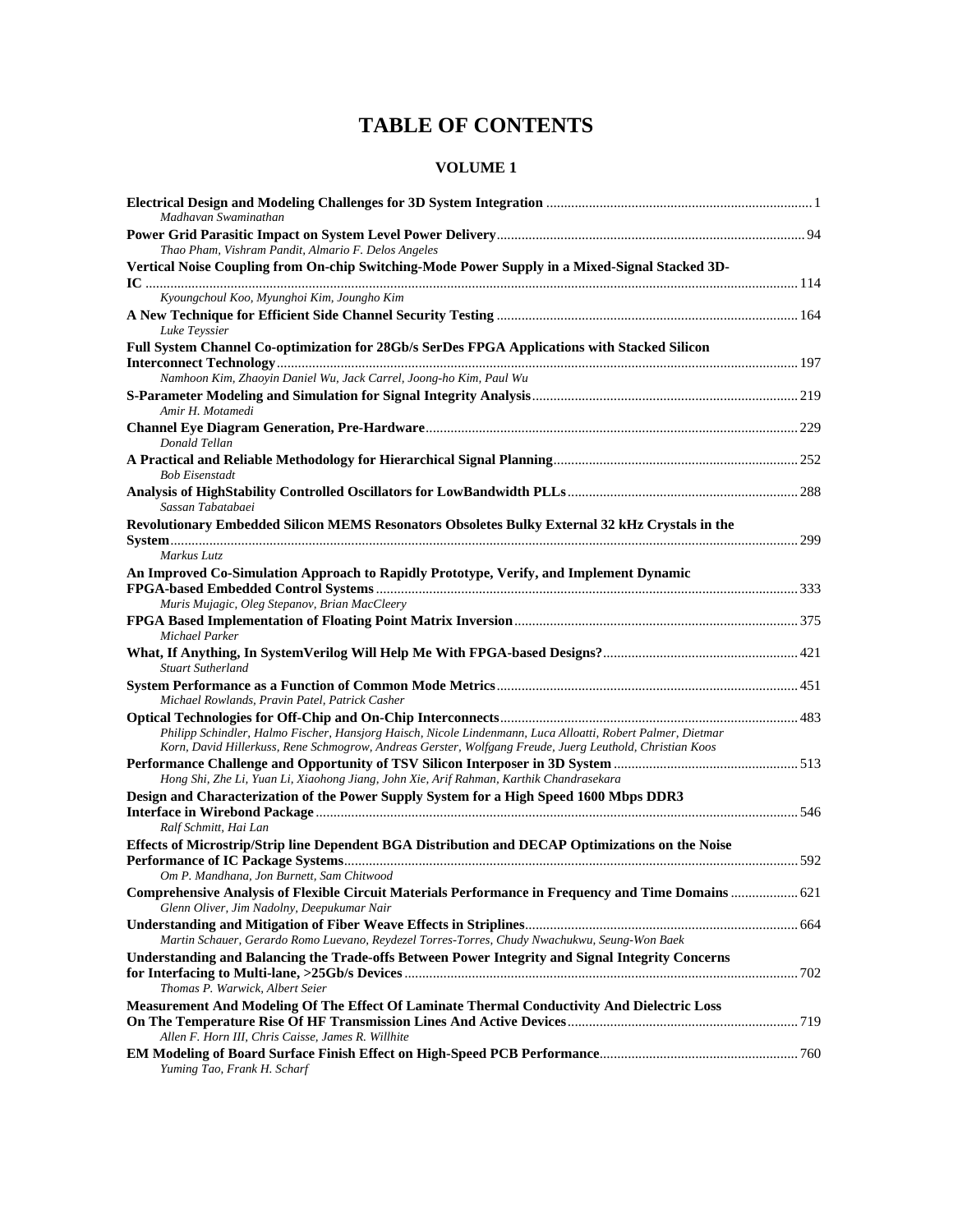| Kai Xiao, Xiaoning Ye, Yanjie Zhu, Wenjing Kang, Thonas Su, Yuan-Liang Li |  |
|---------------------------------------------------------------------------|--|

| Embedded DC Blocking Capacitors in Connectors - Study of Impacts on PCB Design and High Speed                                                          |      |
|--------------------------------------------------------------------------------------------------------------------------------------------------------|------|
| Jeremy Buan, Toshi Takada, Fernando Cheng, Jonathan Weng, Clement Luk, Tats Arai, Ching-Chao Huang,                                                    |      |
| Douglas Yanagawa, Phillip I-Chyau Li, Yaochao Yang                                                                                                     |      |
| Design, Analysis, and Characterization of Tri-Modal 12.8 Gbps Single-Ended and 20 Gbps                                                                 |      |
|                                                                                                                                                        |      |
| Wendem T. Beyene, Amir Amirkhany, Chris Madden, Kambiz Kaviani, Ralf Schmitt, Hai Lan, Keisuke Saito, Ling<br>Yang, Dave Secker, Deborah Dressler      |      |
|                                                                                                                                                        |      |
| Chad M. Smutzer, Robert W. Techentin, Michael J. Degerstrom, Barry K. Gilbert, Erik S. Daniel                                                          |      |
| Complete Analysis and Design of Power Integrity for Advanced Memory Technology (DDR4) 920<br>Brian Wang, Vishram S. Pandit                             |      |
| Low Cost/Ultra High Density and High Performance Wirebond Package Design and SI/PI Analysis                                                            |      |
|                                                                                                                                                        |      |
| Namhoon Kim, Joong-Ho Kim, Chris Wyland, Paul Wu                                                                                                       |      |
| State of the Art Multi-Gigabit Printed Flex Cable Alternative to Traditional Coax and Wire Based                                                       |      |
|                                                                                                                                                        |      |
| Jamal S. Izadian, Heidi Barnes                                                                                                                         |      |
| Algorithmic Memory Brings an Order of Magnitude Performance Increase to Next Generation SoC                                                            |      |
|                                                                                                                                                        |      |
| Sundar Iver, Da Chuang                                                                                                                                 |      |
|                                                                                                                                                        |      |
| Sundar Iyer                                                                                                                                            |      |
| Sanku Mukherjee, Dan Oh, Arun Vaidyanath, Deborah Dressler, Dave Secker, Arul Sendhil                                                                  |      |
|                                                                                                                                                        |      |
| Daehyun Chung, Sunil Sudhakaran, Venkat Satagopan, Seunghyun Hwang                                                                                     |      |
|                                                                                                                                                        |      |
| Henry Wong, Xiaoqing Dong, Francois Tremblay, Geoffrey Zhang                                                                                           |      |
|                                                                                                                                                        |      |
| Michael Steinberger, Todd Westerhoff                                                                                                                   |      |
|                                                                                                                                                        |      |
| Weichi Ding, Mengchi Liu, Sergey Shumarayev, Mike Peng Li                                                                                              |      |
| Backplane Channel Design Optimization: Recasting a 3Gb/s Link to Operate at 25Gb/s and Above  1166                                                     |      |
| Xiaoxiong Gu, Young H. Kwark, Dazhao Liu, Yaojiang Zhang, Jun Fan, Renato Rimolo-Donadio, Sebastian<br>Muller, Christian Schuster, Francesco De Paulis |      |
| A Comparison of 25 Gbps NRZ & PAM-4 Modulation Used in Legacy & Premium Backplane                                                                      |      |
|                                                                                                                                                        |      |
| Adam Healey, Chad Morgan                                                                                                                               |      |
| Building on the OIF CEI-28GVSR Implementation Agreement to Address Several New Applications 1227                                                       |      |
| Edward Frlan, David Brown, Francois Tremblay                                                                                                           |      |
|                                                                                                                                                        |      |
| Beomtaek Lee, Xiaoning Ye, Raul Enriquez, Kai Xiao, Ted Ballou, Jimmy A. Johansson                                                                     |      |
| <b>Efficient End-to-end Simulations of 25G Optical Links</b>                                                                                           | 1293 |
| Sanjeev Gupta, Fangyi Rao, Jing-tao Liu, Amolak Badesha                                                                                                |      |
| Unified Multi-Standard Clocking Implementation for High-Speed SerDes Link of 20-28Gbps 1321<br>Yikui Jen Dong, Freeman Zhong                           |      |
| Measurement and Analysis of Shielding Effectiveness and Transfer Impedance of High Speed Data                                                          |      |
|                                                                                                                                                        |      |
| Joseph C. Diepenbrock, Bruce Archambeault, Samuel Connor                                                                                               |      |
|                                                                                                                                                        |      |
| Roger Dame, Gustavo Blando, Istvan Novak, Jason Miller, Kevin Kinckley                                                                                 |      |
|                                                                                                                                                        |      |
| Donald Telian, Sergio Camerlo, Michael Steinberger, Barry Katz, Walter Katz                                                                            |      |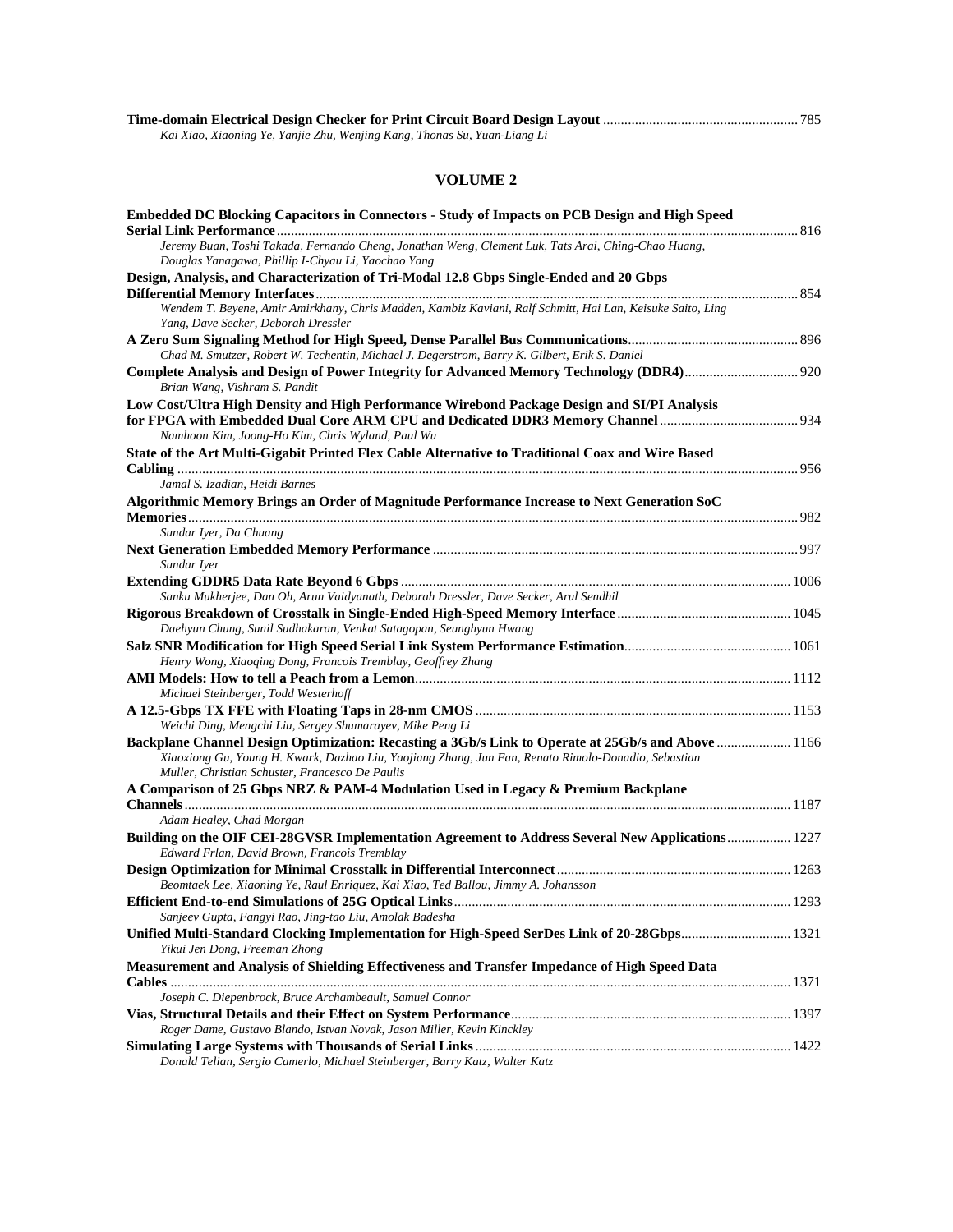| Temperature and Moisture Dependence of PCB and Package Traces and the Impact on Signal                                              |  |
|-------------------------------------------------------------------------------------------------------------------------------------|--|
|                                                                                                                                     |  |
| Jason R. Miller, Ying Li, Kevin Hinckley, Gustavo Blando, Bruce Guenin, Istvan Novak, Aykut Dengi, Ashley<br>Rebelo, Scott McMorrow |  |
|                                                                                                                                     |  |
| Dan Oh, Ralf Schmitt, Chuck Yuan                                                                                                    |  |
|                                                                                                                                     |  |
| N/A                                                                                                                                 |  |
| 1573 mover Supply Noise Induced Jitter in a 6.4Gbps/Link Memory Interface System manufacture members of 1573                        |  |
| Hai Lan, Ravi Killipara, Sam Chang, Ling Yang, Lei Luo, Kashinath Prabhu, John Eble, Ralf Schmitt                                   |  |
|                                                                                                                                     |  |
| Tao Liang, Vishnuraj V. Gunasekaran, Victor Jesus Zuniga Marquez                                                                    |  |

| Yujeong Shim, Junwoo Lee, Joungho Kim                                                                     |  |
|-----------------------------------------------------------------------------------------------------------|--|
|                                                                                                           |  |
| Masashi Shimanouchi, Mike Peng Li, Daniel Chow                                                            |  |
| Accurate Analytical Model of Bounded Uncorrelated Jitter and Noise Improves the Accuracy of               |  |
|                                                                                                           |  |
| Maria Agoston, Pavel Zivny                                                                                |  |
| Robust Method for Addressing 12 Gbps Interoperability for High-Loss and Crosstalk-Aggressed               |  |
|                                                                                                           |  |
| Al Neves, Alan Blankman, Eric Bogatin, George Noh, James Bell, Martin Spadaro                             |  |
| Non-Linear Time-Invariant Link Model Based on Separation of Random and Correlated Jitter and              |  |
|                                                                                                           |  |
| Maria Agoston, Vladimir Dmitriev-Zdorov, Pavel Zivny                                                      |  |
| TX Back Channel Adaptation Algorithm And Protocol Emulation With Application To PCIe, SAS,                |  |
|                                                                                                           |  |
| Mohammad S. Mobin, Amaresh Malipatil, Pervez Aziz, Adam Healey                                            |  |
| Erik Chmelar, Choshu Ito                                                                                  |  |
|                                                                                                           |  |
| Erik Chmelar                                                                                              |  |
| <b>Correlation Methodology for Generating IBIS-AMI Receiver Models for Multi-Gigabit SerDes</b>           |  |
|                                                                                                           |  |
| Ryan Coutts, Antonis Orphanou, Daniel Lin, Manuel Luschas                                                 |  |
| Enhanced Equalization and Forward Correction Coding Technologies for 25+Gb/s Serial Link                  |  |
|                                                                                                           |  |
| Cathy Liu, Pervez Aziz, Adam Healey                                                                       |  |
|                                                                                                           |  |
| Woopoung Kim, Angel Park, Xiaonan Zhang                                                                   |  |
| Experimental Optimization of Decoupling Capacitors in FPGA Designs by On-Die Measurements of              |  |
|                                                                                                           |  |
| Cosmin Iorga                                                                                              |  |
| Woopoung Kim, Angel Park, Xiaonan Zhang                                                                   |  |
|                                                                                                           |  |
| Larry D. Smith, Mayra Sarmiento, Yuri Tretiakov, Shishuang Sun, Zhe Li, Sunitha Chandra                   |  |
| Analysis and Characterization of Supply Noise and Its Jitter Impact in a 12.8Gbps Single-Ended            |  |
|                                                                                                           |  |
| Hai Lan, Minghui Han, Wendem Beyene, Chris Madden, Chuck Yuan, Ralf Schmitt                               |  |
|                                                                                                           |  |
| Shishuang Sun, Kaiyu Ren, Weichi Ding, Daniel Chow, Tim Hoang, Sergey Shumarayev, Ken Daxer, Mike Peng Li |  |
|                                                                                                           |  |
| Suzanne L. Huh, Madhavan Swaminathan                                                                      |  |
|                                                                                                           |  |
| Dan Oh                                                                                                    |  |
|                                                                                                           |  |
| Iliya Zamek                                                                                               |  |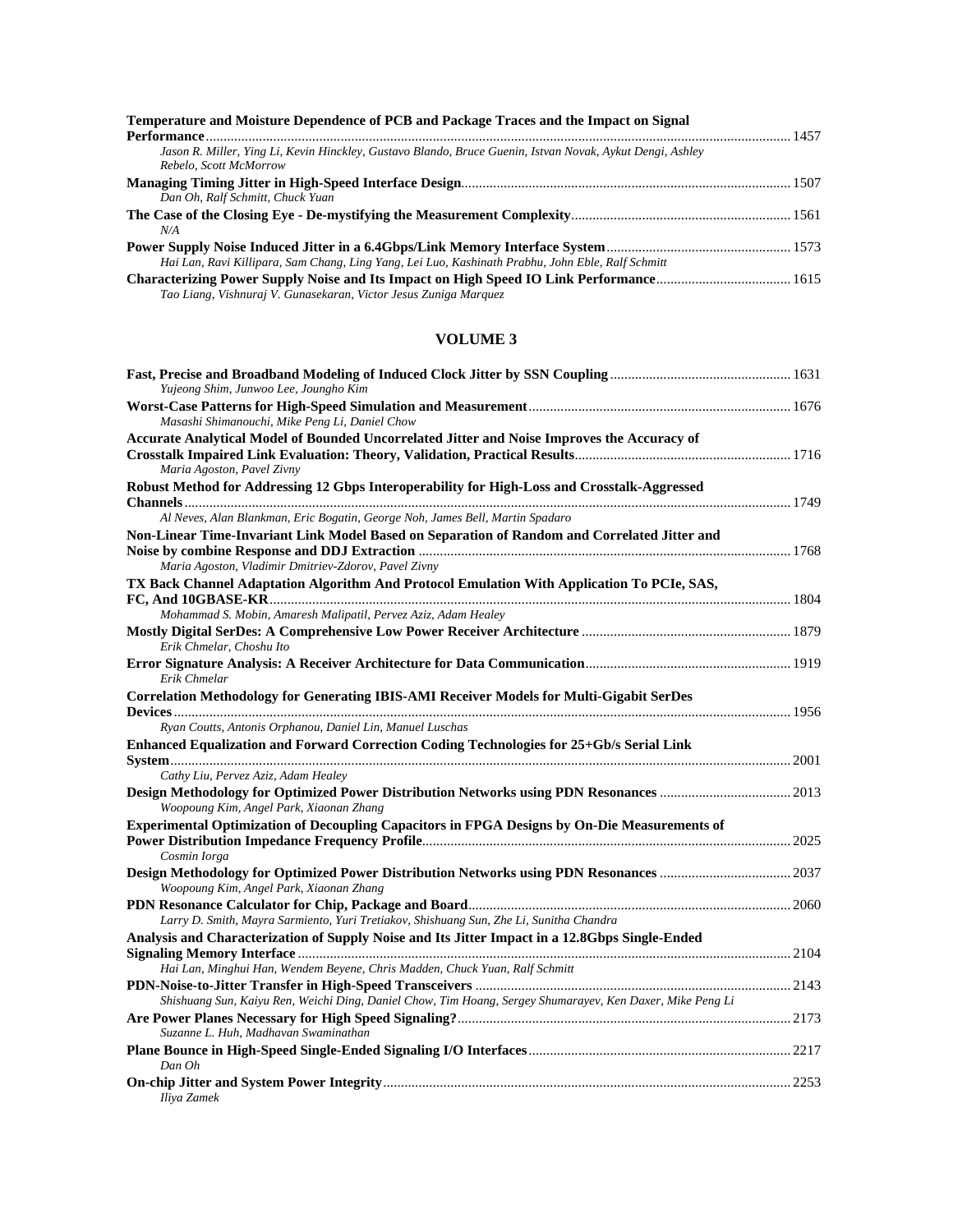| <b>Experimental Optimization of Decoupling Capacitors in FPGA Designs by On-Die Measurement of</b> |  |
|----------------------------------------------------------------------------------------------------|--|
|                                                                                                    |  |
| Cosmin Iorga                                                                                       |  |
|                                                                                                    |  |
| Zhenggang Cheng, Mike Sapozhnikov, Diaco Davari, Amit Agrawal, Jeffrey Evans                       |  |
|                                                                                                    |  |
| Francesco De Paulis, Bruce Archambeault, Muhammet Hilmi Nisanci, Sam Connor, Antonio Orlandi       |  |
|                                                                                                    |  |
| Michael Cracraft, Bruce Archambeault, Samuel Connor                                                |  |
|                                                                                                    |  |
| Peerouz Amleshi, Shahriar Mokhtarzak, Xin Wu, Martin Schauer                                       |  |

| Gary Kenworthy                                                                                                                                                 |  |
|----------------------------------------------------------------------------------------------------------------------------------------------------------------|--|
| Method for Troubleshooting Power Integrity Problems in Programmable Logic Device Electronic                                                                    |  |
|                                                                                                                                                                |  |
| Cosmin Iorga                                                                                                                                                   |  |
|                                                                                                                                                                |  |
| Don DeGroot, David Dunham, Kaviyesh Doshi, Peter J. Pupalaikis                                                                                                 |  |
| N/A                                                                                                                                                            |  |
| Sedig Agili, Aldo Morales, Mike Resso                                                                                                                          |  |
| Hiroshi Goto                                                                                                                                                   |  |
| Methodologies and Measurement Comparisons of High-Speed Links Using On-Chip and On-Bench                                                                       |  |
| Wendem T. Beyene, Chris Madden                                                                                                                                 |  |
| Victor Khilkevich, Brice Achkir, James L. Drewniak                                                                                                             |  |
| Mike Li, Masashi Shimanouchi                                                                                                                                   |  |
| Dennis Miller, Michael Brownell, Heather Monigan                                                                                                               |  |
| Chung-Chi Huang                                                                                                                                                |  |
| A Practical Approach for Using Circuit Board Qualification Test Results to Accurately Simulate High                                                            |  |
| Alan Blankman, Eric Bogatin, Don DeGroot                                                                                                                       |  |
| Advances in ATE Fixture Performance and Socket Characterization for Multi-Gigabit Applications 2798<br>Heidi Barnes, Jose Moreira, Mike Resso, Robert Schaefer |  |
| Antonio Ciccomancini Scogna, A. Ege Engin, Ivan Ndip                                                                                                           |  |
| J. Eric Bracken                                                                                                                                                |  |
|                                                                                                                                                                |  |
| Antonio Ciccomancini Scogna, Jianmin Zhang, Kelvin Qiu, Rick Brooks, Jane Lim                                                                                  |  |
| Practical Methodology For Analyzing The Effect Of Conductor Roughness On Signal Losses And                                                                     |  |
| Yuriy Shlepnev, Chudy Nwachukwu                                                                                                                                |  |
| Jim Nadolny, Leon Wu                                                                                                                                           |  |
| Joel Dunsmore, Ning Cheng, Robert Schaefer                                                                                                                     |  |
| The Relationship Between Discrete-Frequency S-parameters and Continuous-Frequency Responses  3039<br>Peter J. Pupalaikis                                       |  |
| Fast and Optimal Algorithms for Enforcing Reciprocity, Passivity and Causality in S-parameters  3073<br>Kaviyesh Doshi, Anirudh Sureka, Peter J. Pupalaikis    |  |